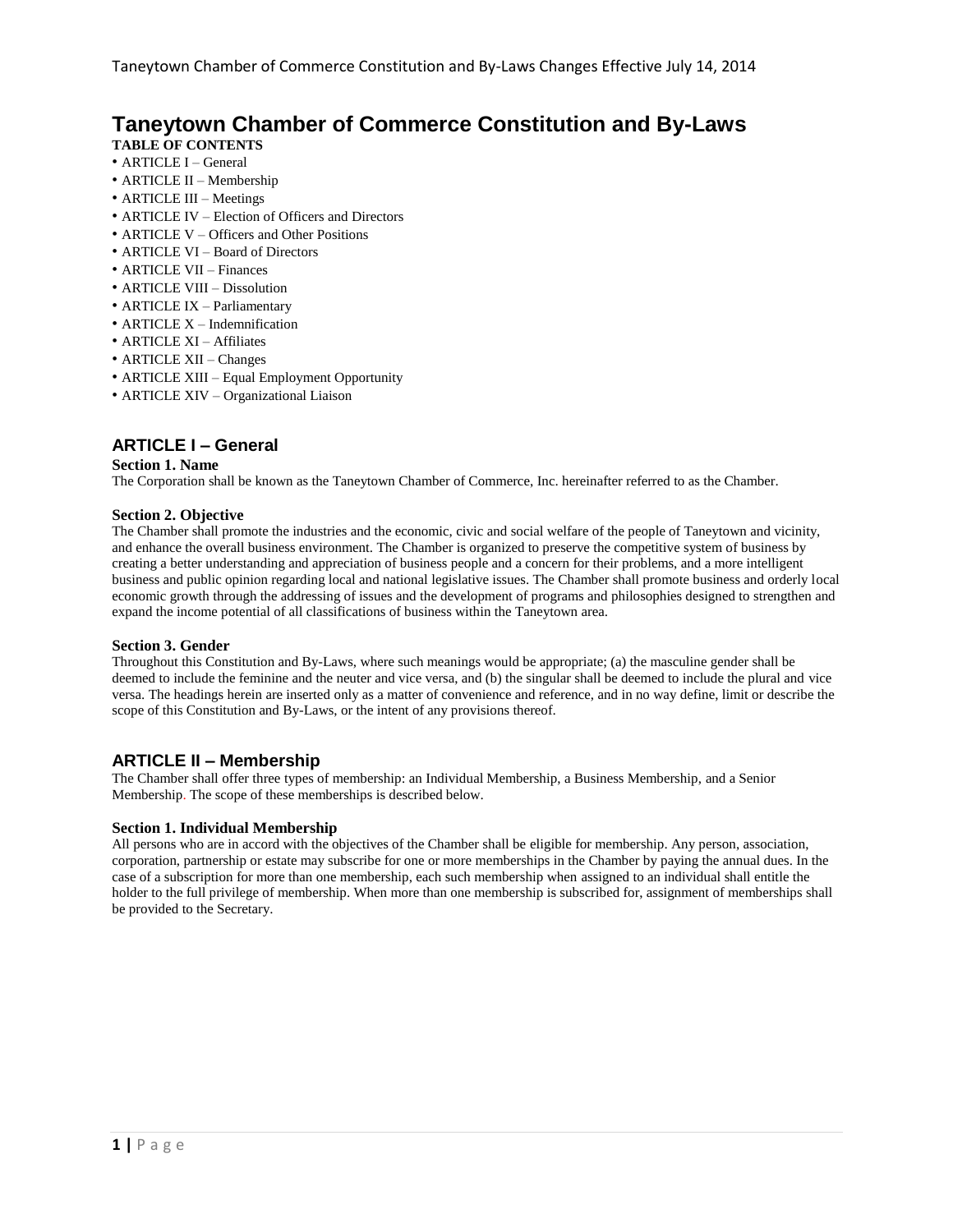### **Section 2. Business Membership**

Each business membership shall be entitled to a maximum of 3 votes. Any number of representatives from each business membership may attend regular meetings. A Business Membership may be selected for any business, including, but not limited to, a Sole Proprietorship, Corporation, Limited Liability Corporation, Partnership or Limited Liability Partnership. Any business may subscribe for an Individual Membership; any business subscribing for an Individual Membership shall be eligible for a single vote.

### **Section 3. Senior Membership**

Senior Memberships shall be available to those who are age 65 and older.

#### **Section 5. Annual Dues**

The annual dues shall be set at the regular membership meeting in July of each year. The annual dues for all new members shall be renewable in the calendar month they joined the Chamber. Existing members will continue to renew in November as long as they remain members.

### **Section 6. Approval of New Members**

Each new applicant shall be accepted into the Chamber Membership upon receipt of the appropriate dues and a completed membership form pending review of the Board of Directors. All forms must have a sponsor listed consisting of an existing member.

#### **Section 7. Reassignment**

Subject to the approval of the Board of Directors, any holder of more than one membership shall have the right to change any or all of his assignments upon thirty days written notice by phone, mail, email or facsimile transmission to the Chamber giving reasons thereof. This written notice shall be provided to the Secretary or mailed to the Chamber's mailing address. The secretary shall be responsible for verifying those who hold the right to vote.

### **Section 8. Membership Cancellation**

Any member may be dropped by the Chamber for non-payment of dues if payment is not received by the 5<sup>th</sup> day of their annual renewal calendar month. Any member may be dropped by the Chamber for conduct unbecoming a member. Members may be expelled after written notice and opportunity for a hearing before the full Board of Directors with a two-thirds vote necessary to confirm the action.

#### **Section 9. Voting Rights**

A member's dues must be paid before voting on Chamber issues.

#### **Section 10. Political Involvement**

The Chamber shall not be used and shall not be permitted to be used to benefit the political purposes of any individual. Therefore, any officer or director who becomes a candidate for a salaried political office outside the scope of the Taneytown political arena shall not serve as an officer, director, or employee of the Chamber for the duration of the candidacy or during such person's term of office. This provision shall not prevent such a person from becoming a member of the Chamber.

## **ARTICLE III – Meetings**

## **Section 1. Regular General Meetings**

**Four** regular general meetings should be held once per quarter, on date set in January, April, July and October of each calendar year. Regular general meetings shall be held and shall conform to the conduct of Business outlined in Section 5 and shall only require voting on the issues of election of officers and Directors or financial matters involving the expenditure of more than \$5,000, to the extent necessary, the annual budget and yearly membership dues.

#### **Section 2. Special Meetings**

Special meetings may be called (1) by the President, or (2) by any three members of the Board of Directors whenever he or they may determine or (3) by the Secretary on the written request of seven members, being given in writing or by phone, mail, email or facsimile transmission to all members in good standing at least three days before the date of said special meeting. The purpose of the meeting shall be stated in the call. No business not stated in the call shall be transacted.

#### **Section 3. Meetings of the Board of Directors**

Regular meetings of the Board shall be held once every month. The Board of Directors has the power to vote on all matters pertinent to Chamber business with the exception of those matters involving the expenditure of Chamber assets in excess of \$5,000, the annual budget and yearly membership dues or the election of officers and Directors. As necessary, the Board may hold special meetings. Notice of special meetings to be held will be given to the members of the Board by personal contact or by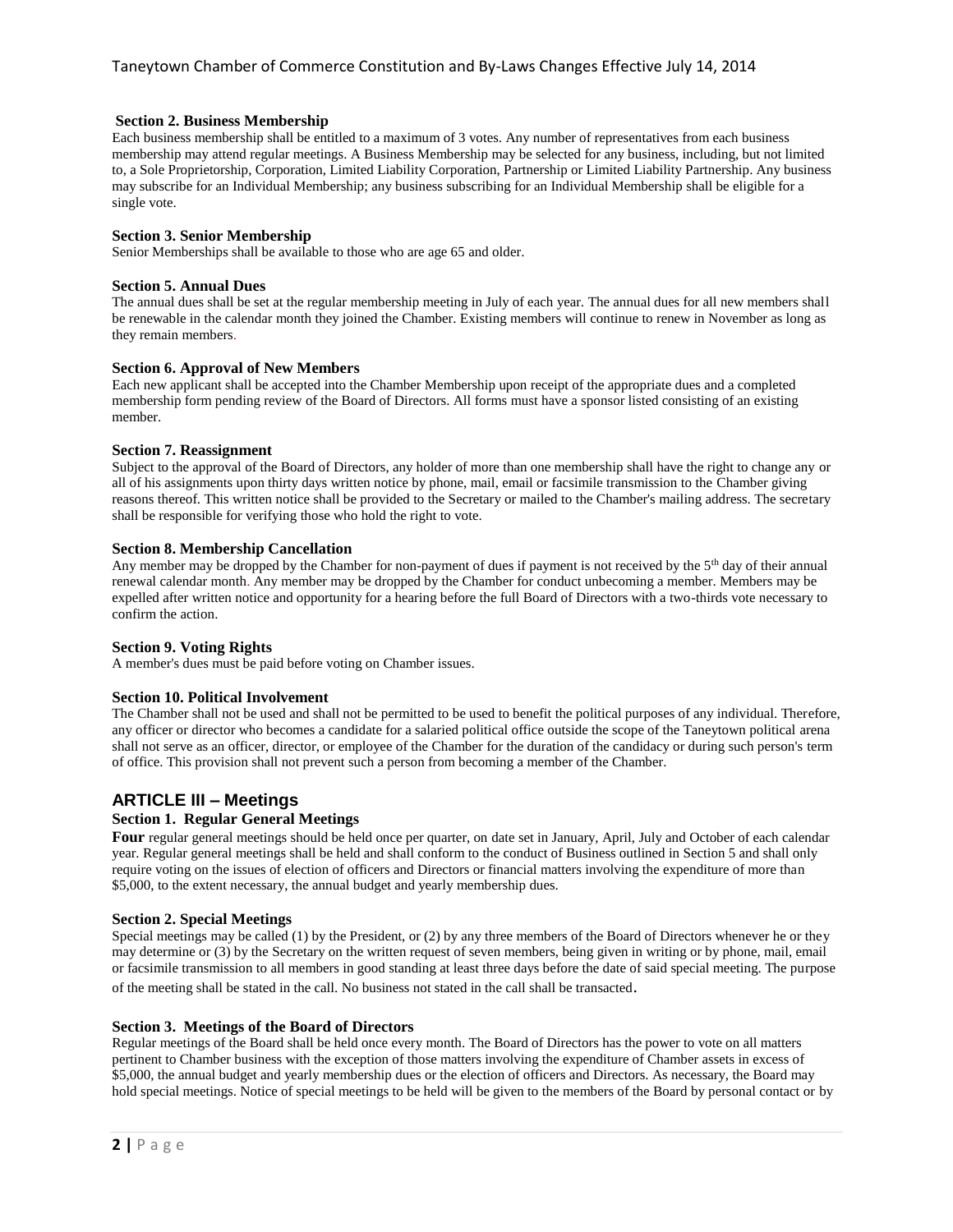phone, mail, email or facsimile transmission by the President or staff, at least two days prior to such meeting. Special meetings of the Board may be called by the President or by any three members of the Board.

#### **Section 4. Quorum**

At general meetings, fifteen members shall constitute a quorum. At committee meetings, a majority shall constitute a quorum, except that when a committee consists of more than nine members, five shall constitute a quorum. At Board of Director's meetings five Directors shall constitute a quorum.

#### **Section 5. Conduct of Business.**

Each meeting as set forth in Sections 1, 2 and 3 shall contain the items below to the extent necessary in any particular order.

- 1. Invocation & Pledge.
- 2. Visitor's Presentation.
- 3. Reading of Minutes.
- 4. Treasurer's Report.
- 5. Guest and New Member Introductions
- 6. Reports of Committees and Officers.
- 7. Unfinished Business.
- 8. Written Communications.
- 9. New Business.
- 10. Nominations and Election.
- 11. General Remarks.
- 12. Adjournment.

## **Section 6. Annual Banquet**

The annual banquet shall be held in November and shall include the ceremonial induction of new officers and other members of the board. The Two Year Director shall be responsible for the organization of the Annual Banquet, including setting the date, with the assistance of the Banquet Committee.

### **Section 7. Rules of Procedure**

All questions of parliamentary procedure shall be settled according to Robert's Rules of Order.

#### **Section 8. Referendum Votes**

Upon request in writing of seven members in good standing, (not counting Community Members), the President, or a majority of the Board of Directors upon its own initiative, a question or issue may be submitted to the members for a mail referendum vote; the ballot for such a vote shall be accompanied by briefs stating both sides of the question or issue. 4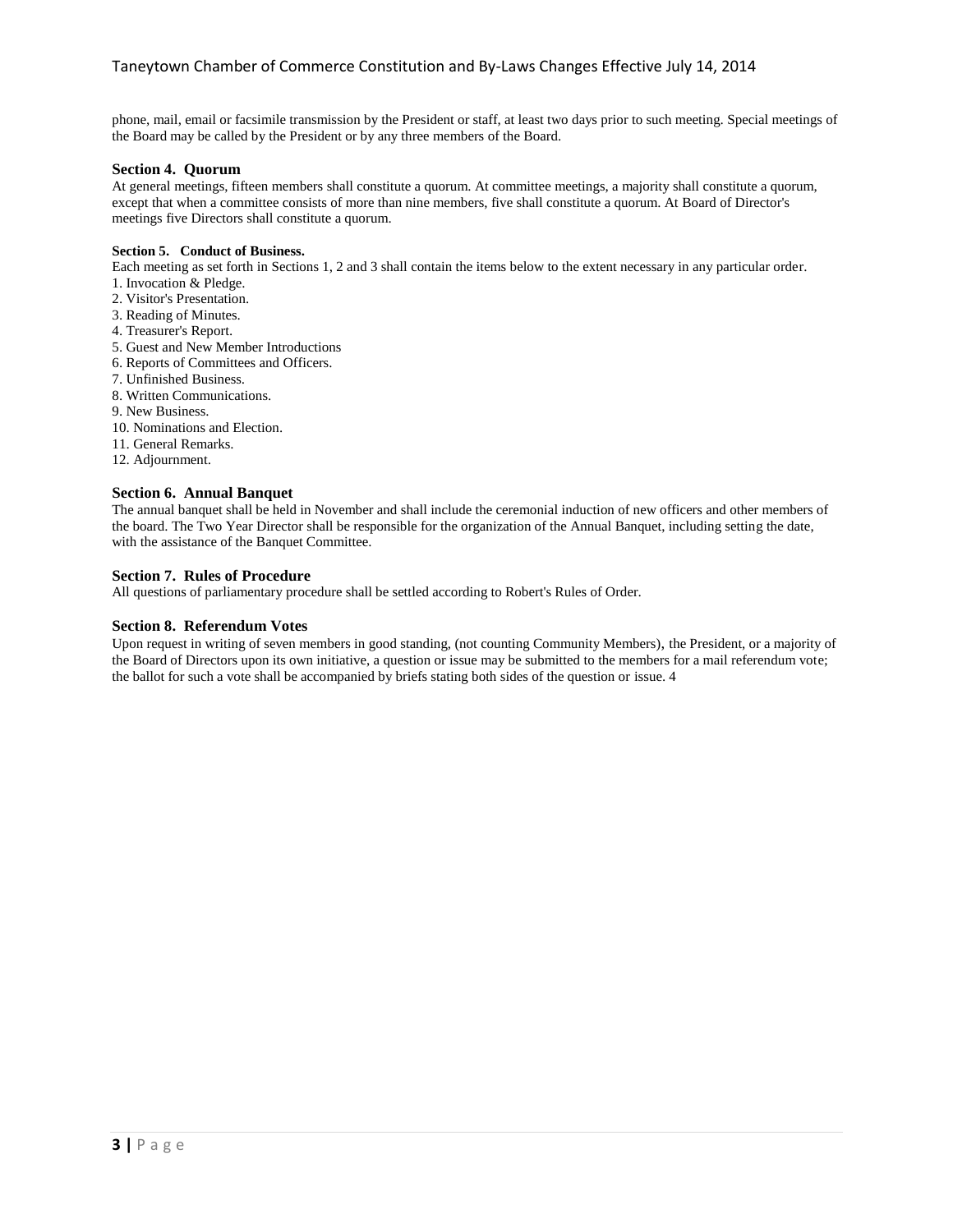## **ARTICLE IV - Election of Officers and Directors**

#### **Section 1. Nominating Committee**

The President shall appoint a Nominating Committee, whose duty it shall be to present at the July meeting a list of nominations of Officers and Directors. Additional nominations may be made from the floor at the October meeting. The Board of Directors shall confirm that each floor nominee is willing to serve in that position, if elected. Election shall be by ballot at the October meeting. If there is no contest for the office or offices, and if approved by majority of the members (not counting Community Members) present, the nominated member(s) shall be appointed to the identified position(s). The Nominating Committee shall consist of five (5) members of the Chamber, of which not more than two (2) may be members on the Board of Directors. The One Year Director shall be the chairperson of the Nominating Committee and the current president shall be the second member of the committee. The remaining three members of this committee shall be from the membership at large (other than Community Members). The Nominating Committee shall receive input from the President and Board of Directors. The Nominating Committee shall then create the list of nominees, which shall be presented to the board for review and feedback. The Nominating Committee shall then bring the list to the July general membership meeting for presentation.

## **Section 2. Elections**

The election of Officers and Directors shall be held annually at the October regular general meeting. Voting shall be by individuals only and no member shall cast more than one vote. Persons to whom memberships have been assigned shall vote as individual members. The Secretary shall perform the validation of assigned memberships. The Officers and Directors elected at the October meeting shall be ceremonially installed during the annual banquet. The roles and responsibilities of the new officers shall be effective as of November 1st of that year and shall run until October 31st of the following year. Officers shall be officially sworn in after the election at the October meeting.

#### **Section 3. Special Elections**

Special elections shall be held as required, due to vacancies of any elected position.

#### **Section 4. Vacancies**

If the office of any elected position becomes vacant prior to August 1st, the Nominating Committee shall proceed as outlined in Article IV, Section 1. After July 31st no action shall be taken; all remaining elected members shall finish out their official terms. The remaining elected members, by a majority vote, shall then elect a successor who shall hold that position for the remainder of the term currently designated for that office.

#### **Section 5. Voting Qualifications**

In order to vote in an election of the Chamber, membership dues must have been paid at least ten (10) days prior to the meeting at which an election takes place. The announcement of the candidates will be sent in a letter in writing by mail, email, or facsimile transmissions before any election. Members unable to attend the election meeting may send a signed ballot to the Chamber's office or post office box; the signed ballot must be received at the office at least two (2) days prior to the election. Community Members shall have no voting rights in any election of the Chamber.

#### **Section 6. Tie Votes**

Tie votes shall be addressed in the following manner: a second vote shall be held immediately using a secret ballot for the office in question. If a tie reoccurs, then the vote for the office in question shall revert to a vote by the current year's Board of Directors. A majority vote shall be binding.

## **ARTICLE V - Officers and Other Positions**

### **Section 1. Officers**

The duties of the officers shall be such as their title, by general usage would indicate, and such as required by law, and such as may be assigned to them respectively by the Board of Directors or by this body from time to time. Newly elected officers' positions shall be effective on November 1st.

### **Section 2. Limitation of Authority**

No action by any member (including Community Members),committee, division, bureau, department, council, employee, director, or officer shall be binding upon, or constitute an expression of the policy of the Chamber until it shall have been approved or ratified by the Board of Directors, with the exception of issues decided by vote of the general membership. 5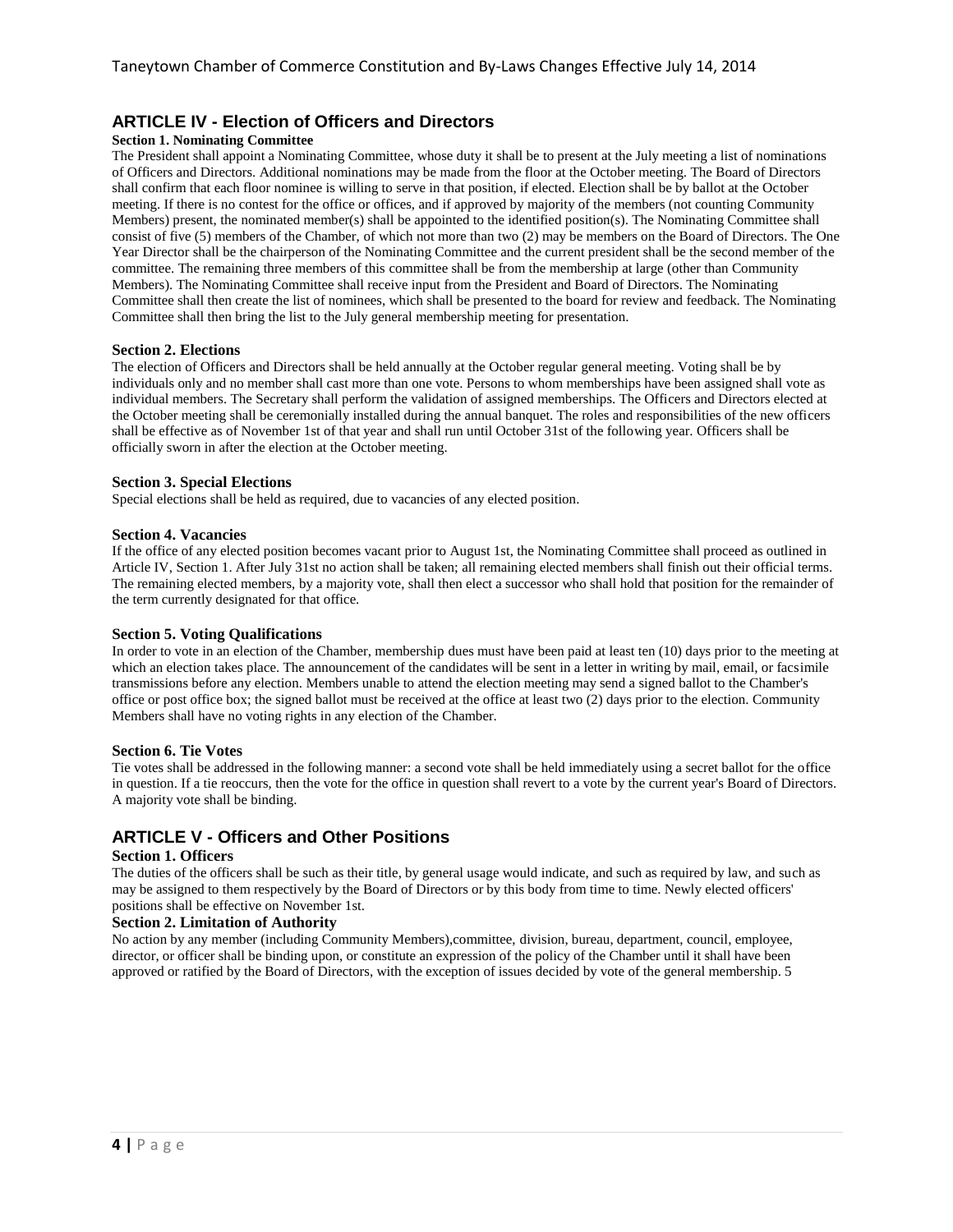#### **Section 3. Government**

The Taneytown Chamber of Commerce, Inc. shall be presided over by a Board of Directors. The President, Vice President, Secretary, Treasurer, 1 Year Director, 2 Year Director, 3 Year Director, and the Immediate Past President shall constitute the Board of Directors.

#### **Section 4. Term of Office**

New officers shall start their term as of November 1st of the current year and shall fulfill their posts until October 31st of the following year.

#### **Section 5. President**

The president shall be elected for one year. He shall be eligible for a second consecutive term, but shall not be eligible for a third consecutive year. The President shall serve as the executive head of the Chamber, and shall preside at all meetings of the membership and Board of Directors.

#### **Section 6. Vice President**

In the absence of the President, the Vice-President shall perform all the duties of the President, and when so acting, shall have the power of the President. The Vice-President shall be elected for one year. If the President serves a 2nd consecutive term, the Vice President shall be eligible for a second consecutive term, but shall not be eligible for a third consecutive year.

#### **Section 7. Treasurer**

The Treasurer shall be custodian of the financial records. He shall have charge of and responsible for all funds, securities, receipts and disbursements of the Corporation and shall deposit, or cause to be deposited, in the name of the Corporation, all funds in such banks, trust companies, or other depositories as shall from time to time be selected by the Board, and shall render to the President and to the Board whenever requested, an account of the financial condition of the Corporation, and in general shall perform all the duties ordinarily incident to the office of Treasurer of a Corporation. The Treasurer may assign such duties, as he deems necessary to the with the approval of the Board.

#### **Section 8. Secretary**

**The secretary shall attend all membership**, Board, and special meetings, and record all votes and minutes of all the proceedings. The secretary shall perform such other duties as may be prescribed by the President and the Board of Directors, or as authorized by the Charter, this Constitution and By-Laws, or by applicable law. The secretary shall be responsible for maintaining the membership records of the Chamber and for mailing annual dues and banquet notices. The Secretary may assign such duties to the Executive Assistant with the approval of the board.

### **Section 9. Executive Assistant**

The business and property of the Chamber, except as otherwise provided by statute, by the Charter or by this Constitution and By- Laws, shall be conducted and managed by its Board, who is authorized and empowered to hire, release, or reappoint an Executive Assistant for this purpose, at such compensation, as described in Article VII, Section 4 of these Constitution and By-Laws. The Executive Assistant shall perform the duties assigned to that position as directed and approved by the Board. The Executive Assistant is not a member of the Board of Directors, but shall attend all Board meetings as well as all General Membership meetings.

#### **Section 10. Committees**

The President shall with the advice and counsel of the Vice President and the paid Executive Assistant, determine all committees, select all chairmen, and assist in the selection of committee personnel, subject to the approval of the Board of Directors.

#### **Section 11. Compensation**

With the exception of the position of Executive Assistant, no member, Officer or member of the Board of Directors shall receive any compensation for serving as an Officer or a member of the Board of Directors of the Chamber. Expenses incurred as a result of performing the duties of any Officer or member of the Board shall be reimbursed.

## **ARTICLE VI - Board of Directors**

#### **Section 1. Board of Directors**

The Board of Directors shall authorize and define the powers and duties of all committees. The Board of Directors shall act for the Chamber in all cases of emergency such as may require action before a special meeting can be called; and perform such duties as may be authorized by this Constitution and By-Laws. The Board of Directors shall be comprised of a minimum of five (5) different business interests or retirees of business. No Board member may be elected to serve two consecutive three-year terms. At least one (1) year must separate each elected three-year term. It shall be the intention that as many phases of business in the Taneytown area as practical are represented on the Board, but the election of members shall not be restricted or regulated by the designation as to categories.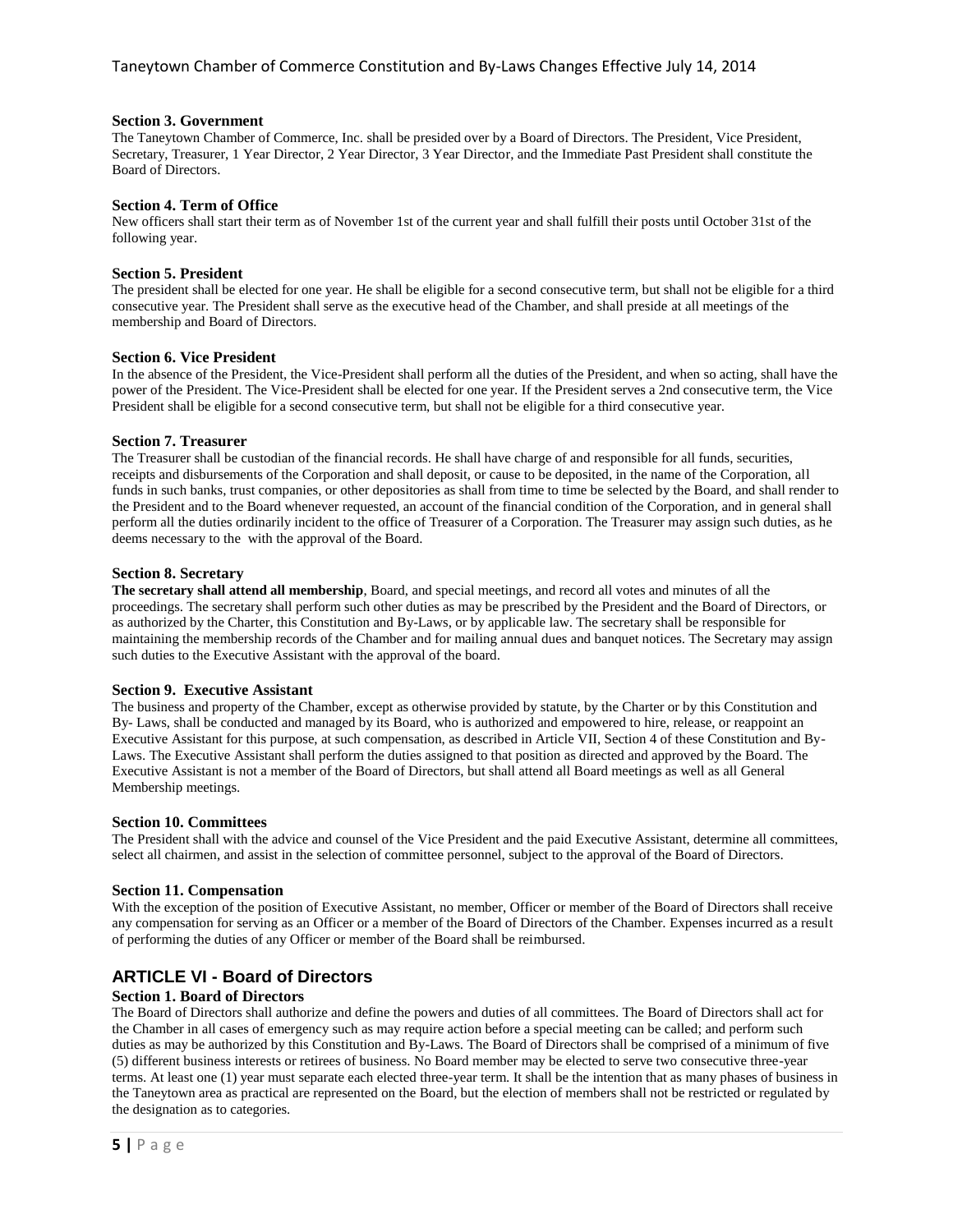### **Section 2. Attendance Requirements**

Board members are required to attend meetings regularly, and it shall be the policy that when a Director has missed three consecutive Board Meetings, he or she shall be so notified, and if the absence is unexcused, that position on the Board shall be declared vacant. A majority of the remaining members of the Board must concur.

## **ARTICLE VII – Finances**

#### **Section 1. Finance Committee**

The President shall appoint a Finance Committee. The Treasurer shall act as Chairman. Its purpose shall be to assist the Treasurer in carrying out his duties.

### **Section 2. Funds**

All money paid to the Chamber shall be deposited in a bank or savings and loan company in the name of the Taneytown Chamber of Commerce, Incorporated. . Chamber funds may be invested in the following: FDIC-insured banks, U.S. Government Bonds, U.S. Government Agency Bonds (either guaranteed by the U.S. Government or having a rating of A or higher by either Standard and Poor or Moody's), or Corporate Bonds having a rating of A or higher by either Standard and Poor or Moody's. The Treasurer shall determine the investments to be made, subject to the approval of the Chamber Board.

#### **Section 3. Procedure**

The Chamber shall use its funds only to accomplish the objectives and purposes of these Constitution and By-Laws, and no part of said funds shall serve to the use or benefit of, or be distributed to members of the Chamber. The Chamber may use its funds for a Chamber project(s) or as an incentive to begin or encourage projects for the welfare of the business or general community of Taneytown and vicinity. Any specific project(s) should not use all of the Chamber funds. Preferably project(s) presentations shall be accompanied by a fund-raising project(s) or plan(s) of action to replenish the spent funds within a reasonable time period.

#### **Section 4. Chamber Assets**

All discussions regarding the purchase, sale or use of Chamber assets over the value of \$5,000 evolving during a meeting must be referred to the Secretary and included in a call in writing or by phone, mail, email, or facsimile transmission to the general membership 15 days prior to the next meeting before effective action may be taken by the membership. All inquiries referred to or brought to the attention of the Board of Directors or any of its several members regarding the purchase, sale or use of Chamber land or other assets over the value of \$5,000 shall be presented at the next Board of Directors meeting for open discussion and vote. All said inquiries brought before the Board for discussion and vote will then be brought before the General Membership. All expenditures already approved in the annual budget are excluded from this limitation.

#### **Section 5. Disbursements**

Upon approval of the budget by the board and the membership, the Treasurer is authorized to make disbursements on accounts and expenses as provided for in the budget. Prior to the approval of the budget the Treasurer is authorized to pay expenses approved by the Board.

#### **Section 6. Fiscal Year**

The Fiscal Year of the Corporation shall begin on November 1st and terminate on October 31st of each year.

#### **Section 7. Budget**

As soon as possible after election of Chamber officers, the new Finance Committee shall compile a budget of estimated expenses for the coming year and submit it to the Board of Directors for approval. The proposed budget shall be reviewed and approved by the Board of Directors and any issues resolved by the Finance Committee prior to review and vote by the general membership.

#### **Section 8. Annual Audit**

The Finance Committee shall annually examine the financial records of the Chamber and prepare a report in sufficient detail so as to provide the Board and the membership with an adequate accounting of the finances of the Chamber for the fiscal year then ended. The Board may, if deemed advisable, require an examination for a different period of time, 7 or a more extensive review or audit of the records. Upon request the report shall at all times be available from the Treasurer to members of the Chamber.

#### **Section 9. Bonding / Insurance**

A fidelity bond shall be obtained in an amount deemed necessary by the Board of Directors on the Treasurer and the Executive Assistant.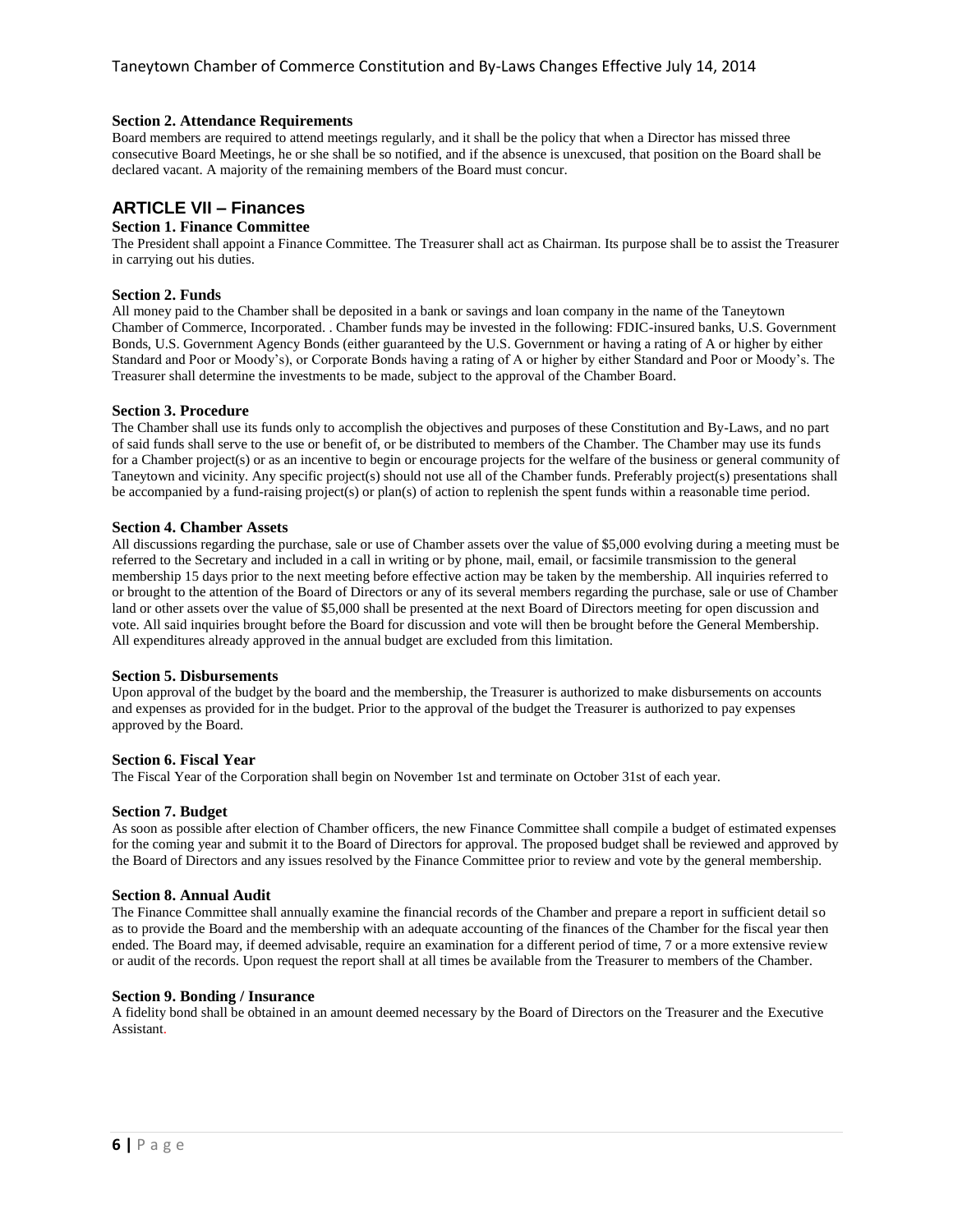## **ARTICLE VIII – Dissolution**

### **Section 1. Dissolution**

The dissolution of the Chamber shall be in conformity with the existing laws of the State of Maryland. Any funds remaining shall be distributed to one or more regularly organized and qualified charitable, educational, scientific, or philanthropic organizations within Taneytown, to be selected by the Board of Directors and the general membership.

## **ARTICLE IX – Parliamentary**

## **Section 1. Parliamentary Authority**

The current edition of Robert's Rules of Order shall be the final source of authority on all questions of parliamentary procedure when such rules are not inconsistent with the Constitution and By-Laws of the Chamber.

## **ARTICLE X – Indemnification**

### **Section 1. Indemnification**

Each officer, director, and employee of the Chamber shall be indemnified by the Chamber against any and all judgments and against expenses reasonably incurred by him in connection with any action, suit, or proceeding to which he may be made a party by reason of his being or having been an officer, a director, or an employee of the Chamber, except in relation to matters as to which he shall be finally adjudged in such action, suit, or proceeding to have been legally negligent in the performance of his duty as an officer, director, or employee. The foregoing right of indemnification shall not be exclusive of other rights to which he may be entitled as a matter of law.

## **ARTICLE XI – Affiliates**

#### **Section 1. Affiliates**

The Chamber, upon review and approval of its Board of Directors, shall from time to time establish and oversee affiliated groups. Their purpose shall be to help the Chamber in carrying out its programs. The Board shall be authorized to dissolve such affiliate, when and in such manner, as it deems necessary.

## **ARTICLE XII – Changes**

#### **Section 1. Procedure**

This Constitution and By-Laws may be changed or amended provided that all proposed changes shall be presented in writing at some previous regular meeting, and laid over for action. Changes to this Constitution and By-Laws shall be made in the following manner. The desired changes must be first set forth in a written resolution passed by the Board of Directors. A special meeting shall then be called in accordance with ARTICLE III, Section 2. A copy of the proposed change or changes shall also accompany the meeting notice. No change will be effective until approved by the larger of either a two-thirds vote of the members in good standing present at any regular or special meeting or a quorum, with strict adherence to quorum requirements as stipulated in ARTICLE III, Section 4 of this Constitution and By-Laws.

## **Section 2. Adoption and Effective Date**

Upon the adoption of these amended Constitution and By-Laws by the Chamber in accordance with procedures set forth in the existing Constitution and By-Laws, these Constitution and By-Laws shall take effect immediately and shall supersede all previous By-Laws, policies or practices of the Chamber. 8